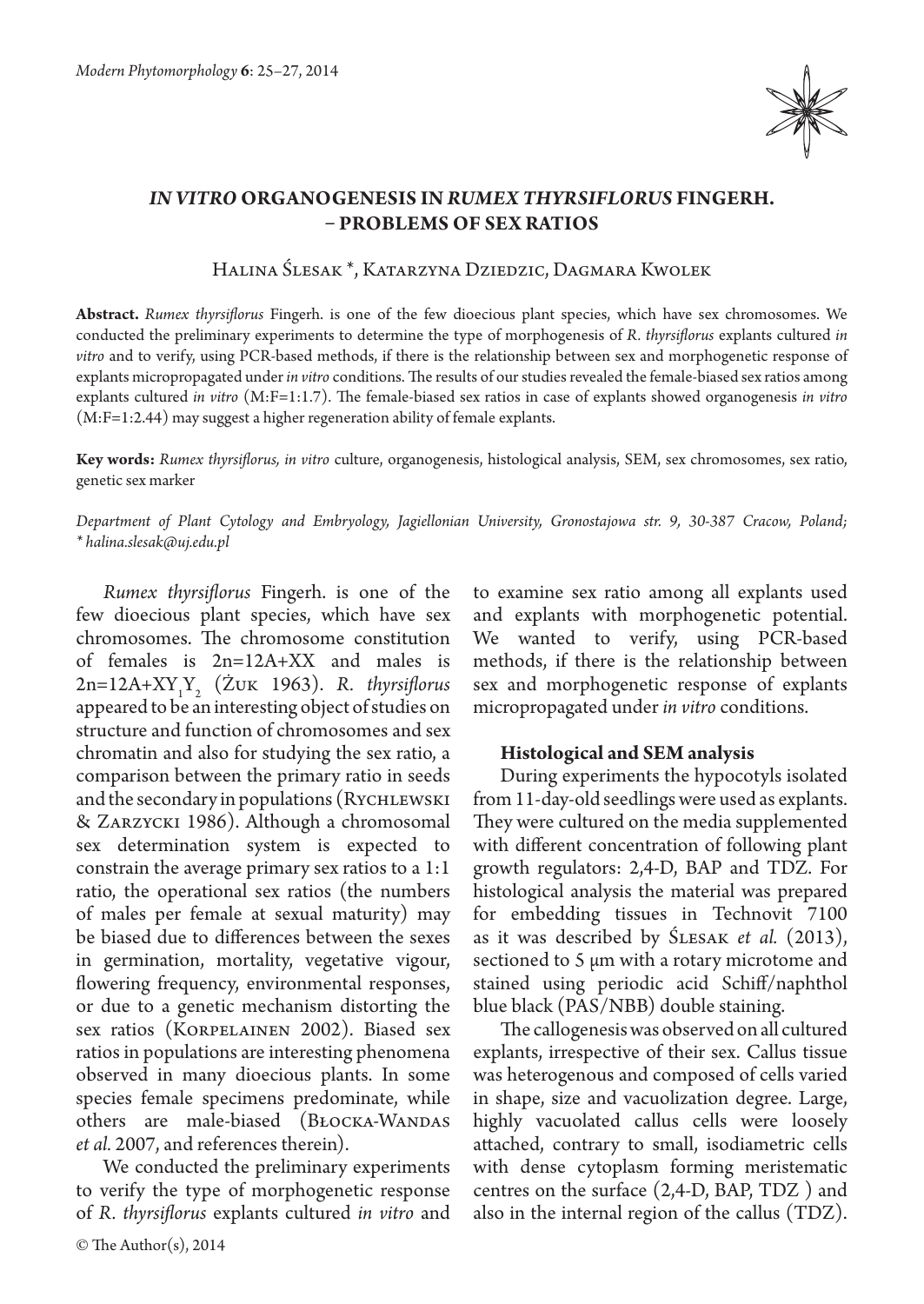Numerous starch grains were visible firstly in cortex cells and subsequently in stele cells. Histological and scanning electron microscope (SEM) analysis revealed that the regeneration of plantlets occurred *via* indirect organogenesis (adventitious shoots formation *via* callus). The first signs of morphogenetic response were visible on all tested culture media about ten days from the beginning of the culture. Secondary organogenesis was also observed.

## **Sex ratio analysis**

To analyze sex ratio among explants of *R. thyrsiflorus* cultured *in vitro*, PCR-based methods, involving DNA markers located on Y chromosomes were used. DNA was extracted from cultured explants by CTAB method (Gawal & Jarret 1991) with modifications (Kwolek & Joachimiak 2011). The following primers were used: UGR08-F and UGR08-R, primers specific for the male-specific repetitive sequence RAYSII in *R. acetosa* L. (MARIOTTI *et al.* 2009). The amplification of the sequence RAYSII using the primers UGR08-F and UGR08-R resulted in obtaining a product of the same size (around 700 bp) occurred in all analyzed male plants. They also had an additional amplification product with a size of around 600 bp. The shorter fragment may be a potentially useful molecular marker for taxonomical and population genetic studies on *R. thyrsiflorus* and its hybrids (Grabowska-JOACHIMIAK *et al.* 2012). None of these products occurred in female plants.

We also confirmed, likewise Kwolek & Joachimiak (2011), the usefulness of the RAY-f and RAY-r primers, developed by Korpelainen (2002). These primers amplifying the male-specific RAYSI sequence presents on the Y chromosomes of *R. acetosa*  and its close relatives (Navajas-Peréz *et al.*  2006), revealed to be effective for determining gender in *R. thyrsiflorus*. Amplification of malespecific repetitive sequence RAYSI showed the presence of 930 bp product.

Additionally, amplification with primers R730-A and R730-B (Navajas-Peréz *et al.*  2005), which amplify the repetitive RAE 730 sequence located on *Rumex* autosomes was carried out to verify template DNA quality. PCR products were obtained for all analyzed explants, showing that the DNA templates used for gender determination were of good quality.

According to Rychlewski & Zarzycki (1986) the sex ratio in *R. thyrsiflorus* seed samples originating from various wild populations was slightly female-biased (1.1-1.6). An average prevalence of female from nature might be expressed with the ratio 1:1.25. The constant predominance of female seeds might result from e.g. a higher mortality of male zygotes or embryos, but a factor most significantly influencing the sex ratio in populations of *R. thyrsiflorus* seems to be the differential survival rate (Rychlewski & Zarzycki 1986).

The results of our preliminary studies revealed the female-biased sex ratios among explants cultured *in vitro* (M:F=1:1.7). The female-biased sex ratios in case of explants showed organogenesis *in vitro* (M:F=1:2.44) may suggest a higher regeneration ability of female explants. Obtained results seems to be very interesting and future studies concerning some physiological differences (e.g. proteins related to stress responses, antioxidant enzymes, level of endogenous growth regulators), which could determine different morphogenetic reaction of male and female explants under *in vitro* conditions, are needed.

## **References**

- **Błocka-Wandas M., Śliwińska E., Grabowska-Joachimiak A., Musiał K., Joachimiak A.J. 2007.** Male gametophyte development and two different DNA classes of pollen grains in *Rumex acetosa* L., a plant with an  $XX/XY_1Y_2$  sex chromosome system and female-biased sex ratio. *Sex. Plant Reprod.*  **20**: 171–180.
- **Gawal N.J., Jarret R.L. 1991.** A modified CTAB DNA extraction procedure for *Musa* and *Ipomoea*. *Plant Mol. Biol. Rep.* **9**: 262–266.
- **Grabowska-Joachimiak A., Kwolek D., Kula A., Marciniuk P. 2012.** Fluorescent banding pattern and species-specific DNA marker in *Rumex thyrsiflorus* Fingerh. *Cytogenet. Genome Res.* **137**: 70–77.
- **Korpelainen H. 2002.** A genetic method to resolve gender complements investigations on sex ratios in *Rumex acetosa. Mol. Ecol.* **11**: 2151–2156.